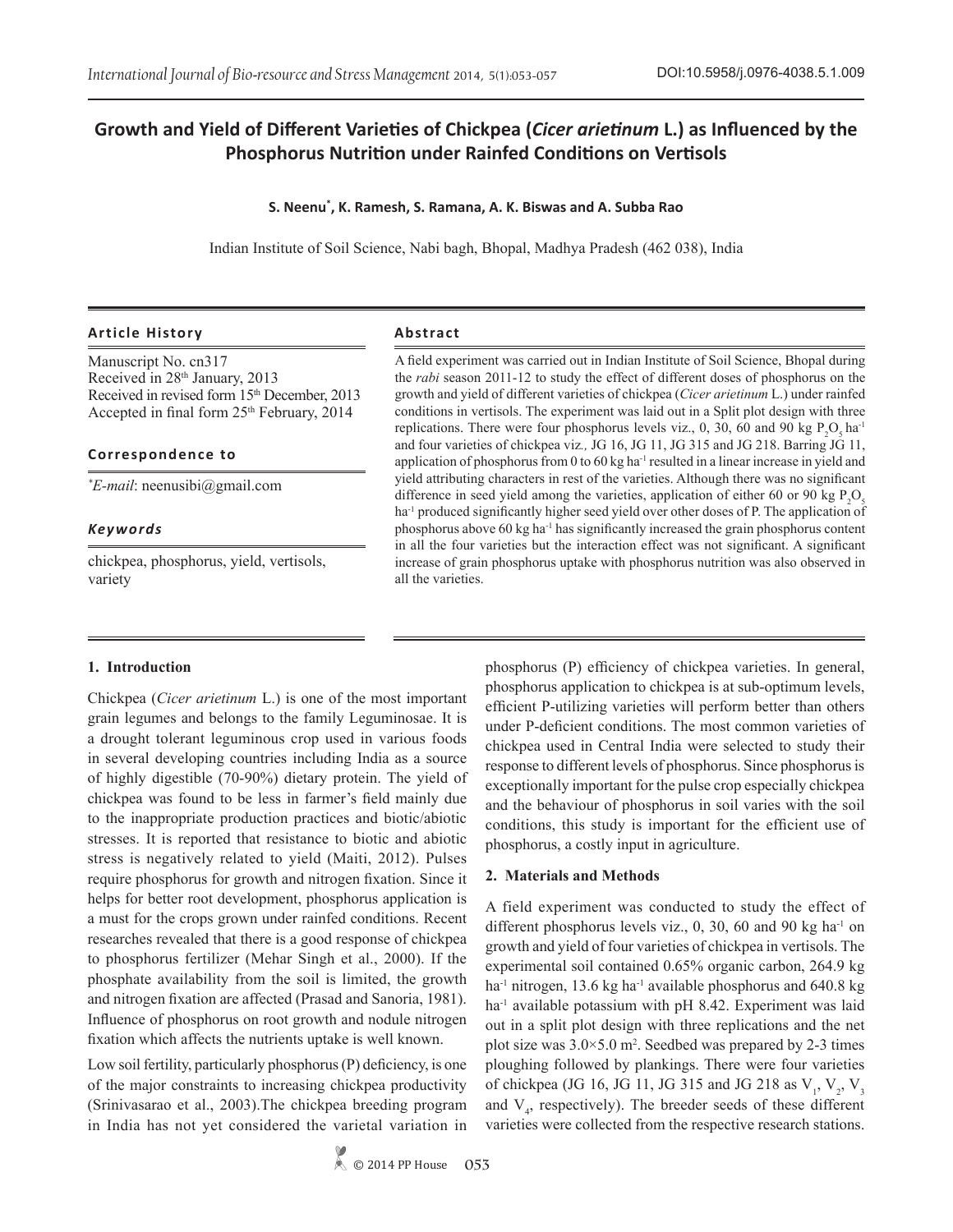The sowing was done manually with seed rate of 80 kg ha<sup>-1</sup> with a row to row distance of 45 cm.

A starter dose of N  $(a)$  20 kg ha<sup>-1</sup> and K  $(a)$  20 kg ha<sup>-1</sup> was applied at sowing in the form of Urea and Muriate of Potash. Zinc in the form of Zinc Sulphate (21% Zn and 18% S)  $\omega$  20 kg ha<sup>-1</sup> to supply 5 kg Zinc was also applied. Phosphorus was applied at four levels ( $P_1$ : 0 kg,  $P_2$ : 30 kg,  $P_3$ : 60 kg and  $P_4$ : 90 kg  $P_2O_5$  ha<sup>-1</sup>) supplied through single super phosphate (16 kg  $P_2O_5$ ). Thinning was done at 15 days after germination to maintain a plant to plant distance of 10 cm and optimum plant population. Hoeing was done thrice to keep the crop weed free. No irrigation was given as the crop was raised as rainfed crop. Different varieties were harvested on different dates according to their maturity (Table 1).

Five plants were selected at random from each net plot for recording observation. Days to 50% flowering was recorded by counting the total number of days required for 50% of the total population to reach flowering stage, days to physiological maturity was recorded by counting number of days required the entire plants to reach yellow and dry stage, number of pods plant<sup>-1</sup> was recorded by counting the total number of pods plant<sup>-1</sup>, seed yield by taking the total yield ha<sup>-1</sup>, seed index by weighing the 100 seeds from each treatment. Harvest index was calculated by dividing the seed yield with that of biological yield (seed+straw). Phosphorus content in the grain was analysed by vanadomolybdophosphoric yellow colour method (Jackson, 1973) and phosphorus uptake by grain was calculated by dividing the product of grain dry weight in kg ha<sup>-1</sup> and grain phosphorus concentration by 100.

#### **3. Results and Discussion**

#### *3.1. Seed yield and harvest index*

Although the varieties were indifferent for seed yield, phosphorus doses were found to influence the productivity significantly. The varietal interaction with phosphorus doses remained insignificant (Table 2). Even though there was no significant difference in seed yield among the varieties, application of either 60 or 90 kg  $P_2O_5$  ha<sup>-1</sup> were on par and produced significantly higher seed yield over other doses of P.

Similar results were reported by Singh and Singh (2012). The plausible reason for increase in seed yield under either 60 or 90 kg ha<sup>-1</sup> could be that phosphorus is essential for cell division, development of root nodules and stimulation of nitrogen fixation (Marschner, 1995) which might have enhanced the yield. Phosphorus is also reported to enhance root development (Jones, 1982). Maximum (19.99 q ha-1) and minimum (17.14 q ha<sup>-1</sup>) seed productivity were registered for  $V_2$  (JG 11) and V4 (JG 218) respectively. The results corroborate the findings of Borgohain and Agarwal (1986) and Tomar et al. (1993). Besides, there was an improvement in the number of pods plant<sup>1</sup> as evident from Table 4. An increase in fertility level resulted in significant increase in yield of Linseed was reported by Meena et al. (2011). Similar results were obtained by Patil et al. (2002). The reduction in yield for the variety JG 16 at 90  $kg \, P_2 O_5$  ha<sup>-1</sup> might be due to some genotype related barriers. This is in conformity with the findings of Idris et al. (1989). Notwithstanding to this fact, harvest index remained unaffected (Table 3). Similar findings were reported by Khorgamy and Farnia (2009). In chickpea, changes in crop growth rate accounted for 47% of the variation in grain yield was reported by Williams and Saxena (1991). Usually varieties with longer growth duration produce more yield than the varieties with shorter growth duration. Hence daily productivity may be a better criterion for comparing varietal performance (Islam et al., 2010).

#### *3.2. Day to 50% flowering and physiological maturity*

Significant differences in days to 50% flowering and physiological maturity were observed for both phosphorus doses as well as varieties (Table 3). Shorter the duration, higher was the seed yield (Table 2). Those varieties with a short life span would reach flowering and maturity within short period as compared to long duration varieties. In the present study also, the variety  $V_2$  (JG 11) took significantly lesser time for attaining 50% flowering as well as physiological maturity whereas the variety  $V_3$  (JG 315) took longer time for both 50% flowering and physiological maturity. However,  $V_1$  (JG 16) was on par with  $V_3$  (JG 315) for physiological maturity. It is to be noted that there was an inverse relationship between duration

| Table 1: Varietal characters used in the study |                                                                           |                 |                                  |                                         |  |  |  |  |  |
|------------------------------------------------|---------------------------------------------------------------------------|-----------------|----------------------------------|-----------------------------------------|--|--|--|--|--|
| Character                                      | $JG_16(V_1)$                                                              | $JG$ 11 $(V_2)$ | $JG$ 315 (V <sub>3</sub> )       | $JG$ 218 (V)                            |  |  |  |  |  |
| Duration                                       | 113                                                                       | $95 - 100$      | $110 - 130$                      | 115-120                                 |  |  |  |  |  |
| Average yield $(q \text{ ha}^{-1})$            | $19-20$                                                                   | $15 - 17$       | $20 - 25$                        | $18 - 20$                               |  |  |  |  |  |
| Growth habit                                   | Semi-spreading plant with<br>profused branching and<br>dark green foliage | Semi-spreading  | Erect with dark<br>green foliage | Semi-erect, branching<br>from main stem |  |  |  |  |  |
| Flower colour                                  | Dark pink                                                                 | Dark pink       | Light pink                       | Medium sized pink colour                |  |  |  |  |  |
| 1000 seed weight                               | 220                                                                       | 225-240         | 160-200                          | 180                                     |  |  |  |  |  |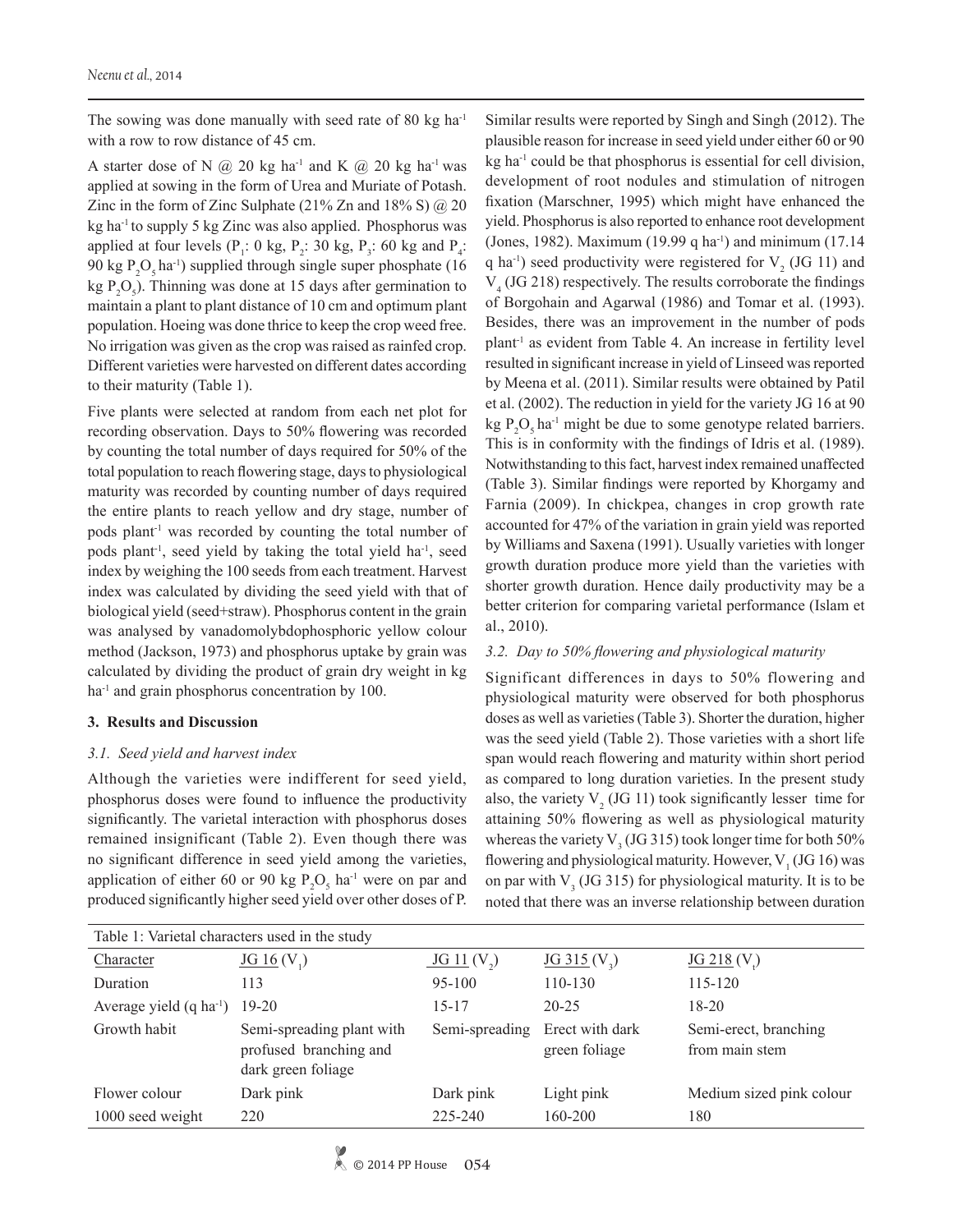and seed yield as variety  $V_2$  (JG 11) matured early irrespective of the phosphorus dose and had recorded higher yield than others. This variation in days to flowering and maturity was the direct reflection of the duration of the varieties as evident from Table 1. However, better phosphorus nutrition favoured early flowering and maturity. This corroborates the opinion of Chauhan et al. (1992) reporting that phosphorus deficiency reduced the crop growth, delayed flowering and maturity in pigeon pea.

### *3.3. Number of pods plant-1 and seed index*

It is evident that number of pods plant<sup>1</sup> and seed index differed significantly due to different varieties and phosphorus doses (Table 4). A direct relationship between number of pods plant<sup>-1</sup> with seed yield was also noticed (Table 2). The possible reason might be the improvement in number of pods plant<sup>-1</sup> due to sufficient phosphorus supply. Similar results were reported by Dixit et al. (1993). The variety  $V<sub>2</sub>$  (JG 11) recorded significantly higher number of pods plant<sup>-1</sup> (41.75) followed by  $V_3$  (JG 315). Significantly lower number of pods plant<sup>-1</sup>

were produced by  $V_1$  (JG 16) (33.25) and  $V_4$  (JG 218) (33.58) and were on par. In the case of phosphorus doses, the  $P_4$  (90  $kg \, P_2O_5$  ha<sup>-1</sup>) treatment recorded significantly higher number of pods over other doses and control. The results indicated the significance of phosphorus doses on the production of number of pods plant-1 at each successive increment in phosphorus dose. The combination of  $V_2$  (JG 11) along with 90 kg  $P_2O_5$ ha<sup>-1</sup> significantly superior over other comibtaions. This was followed by  $V_3$  (JG 315) at a phosphorus dose of 60 kg ha<sup>-1</sup>. The more number of pods plant<sup>-1</sup> in phosphorus treated plants might be due to the improvement in reproductive potential of the plants.

Seed index was significantly different between varieties and phosphorus treatment but the interaction remained unaffected. Significantly higher seed index was recorded by variety  $V<sub>2</sub>$ (JG 11) and  $V_4$  (JG 218) and were statistically on par (Table 4). The variety  $V_2$  (JG 11) recorded the significantly higher seed index (18.04) due to its boldness of seeds, however was on par with  $V_4$  (JG 218). It was followed by  $V_1$  (JG 16) with a seed index of 14.48 g and the lowest value was recorded by

| Table 2: Effect of phosphorus levels on seed yield and harvest index |                                          |               |       |       |       |          |               |      |      |      |  |  |
|----------------------------------------------------------------------|------------------------------------------|---------------|-------|-------|-------|----------|---------------|------|------|------|--|--|
| Variety                                                              | Seed yield $(q \text{ ha}^{-1})$         |               |       |       |       |          | Harvest index |      |      |      |  |  |
|                                                                      | Phosphorus levels (kg ha <sup>-1</sup> ) |               |       |       |       |          |               |      |      |      |  |  |
|                                                                      | $\theta$                                 | 30            | 60    | 90    | Mean  | $\theta$ | 30            | 60   | 90   | Mean |  |  |
| JG 16                                                                | 16.47                                    | 17.77         | 20.87 | 20.53 | 18.91 | 0.49     | 0.50          | 0.52 | 0.53 | 0.51 |  |  |
| JG 11                                                                | 18.13                                    | 19.33         | 19.43 | 23.07 | 19.99 | 0.53     | 0.53          | 0.53 | 0.55 | 0.53 |  |  |
| JG 315                                                               | 13.87                                    | 16.07         | 19.90 | 20.13 | 17.49 | 0.46     | 0.46          | 0.49 | 0.49 | 0.48 |  |  |
| JG 218                                                               | 15.77                                    | 16.40         | 17.97 | 18.43 | 17.14 | 0.46     | 0.47          | 0.48 | 0.49 | 0.48 |  |  |
| Mean                                                                 | 16.06                                    | 17.42         | 19.52 | 20.54 |       | 0.49     | 0.49          | 0.51 | 0.52 |      |  |  |
| Source                                                               | $SEm\pm$                                 | CD $(p=0.05)$ |       |       |       | $SEm\pm$ | CD $(p=0.05)$ |      |      |      |  |  |
| Variety (V)                                                          | 0.86                                     | NA            |       |       |       | 0.025    | <b>NA</b>     |      |      |      |  |  |
| $P$ level $(P)$                                                      | 0.57                                     | 1.67          |       |       |       | 0.025    | <b>NA</b>     |      |      |      |  |  |
| $V \times P$                                                         | 1.72                                     | NA            |       |       |       | 0.05     | NA            |      |      |      |  |  |

Table 3: Effect of phosphorus levels on 50% flowering and physiological maturity

| Variety                       | 50% flowering (days) |               |       |       |       |          | Physiological maturity (days) |       |       |       |  |  |
|-------------------------------|----------------------|---------------|-------|-------|-------|----------|-------------------------------|-------|-------|-------|--|--|
| Phosphorus levels $(kg ha-1)$ |                      |               |       |       |       |          |                               |       |       |       |  |  |
|                               | $\Omega$             | 30            | 60    | 90    | Mean  | $\theta$ | 30                            | 60    | 90    | Mean  |  |  |
| JG 16                         | 55.33                | 56.67         | 54.67 | 57.67 | 56.08 | 88.33    | 85.67                         | 87.33 | 87.33 | 87.17 |  |  |
| JG 11                         | 49.00                | 49.00         | 49.00 | 49.00 | 49.00 | 84.33    | 84.33                         | 84.33 | 82.67 | 83.92 |  |  |
| JG 315                        | 57.33                | 56.67         | 56.67 | 58.00 | 57.17 | 86.67    | 89.33                         | 87.00 | 86.67 | 87.42 |  |  |
| JG 218                        | 54.00                | 54.00         | 54.00 | 54.00 | 54.00 | 86.67    | 88.67                         | 85.33 | 83.67 | 86.08 |  |  |
| Mean                          | 53.92                | 54.08         | 53.58 | 54.67 |       | 86.50    | 87.00                         | 86.00 | 85.08 |       |  |  |
| Source                        | $SEm\pm$             | $CD (p=0.05)$ |       |       |       | $SEm+$   | CD $(p=0.05)$                 |       |       |       |  |  |
| Variety $(V)$                 | 0.09                 | 0.26          |       |       |       | 0.17     | 0.48                          |       |       |       |  |  |
| $P$ level $(P)$               | 0.19                 | 0.7           |       |       |       | 0.27     | 0.96                          |       |       |       |  |  |
| $V \times P$                  | 0.39                 | 0.59          |       |       |       | 0.55     | 1.06                          |       |       |       |  |  |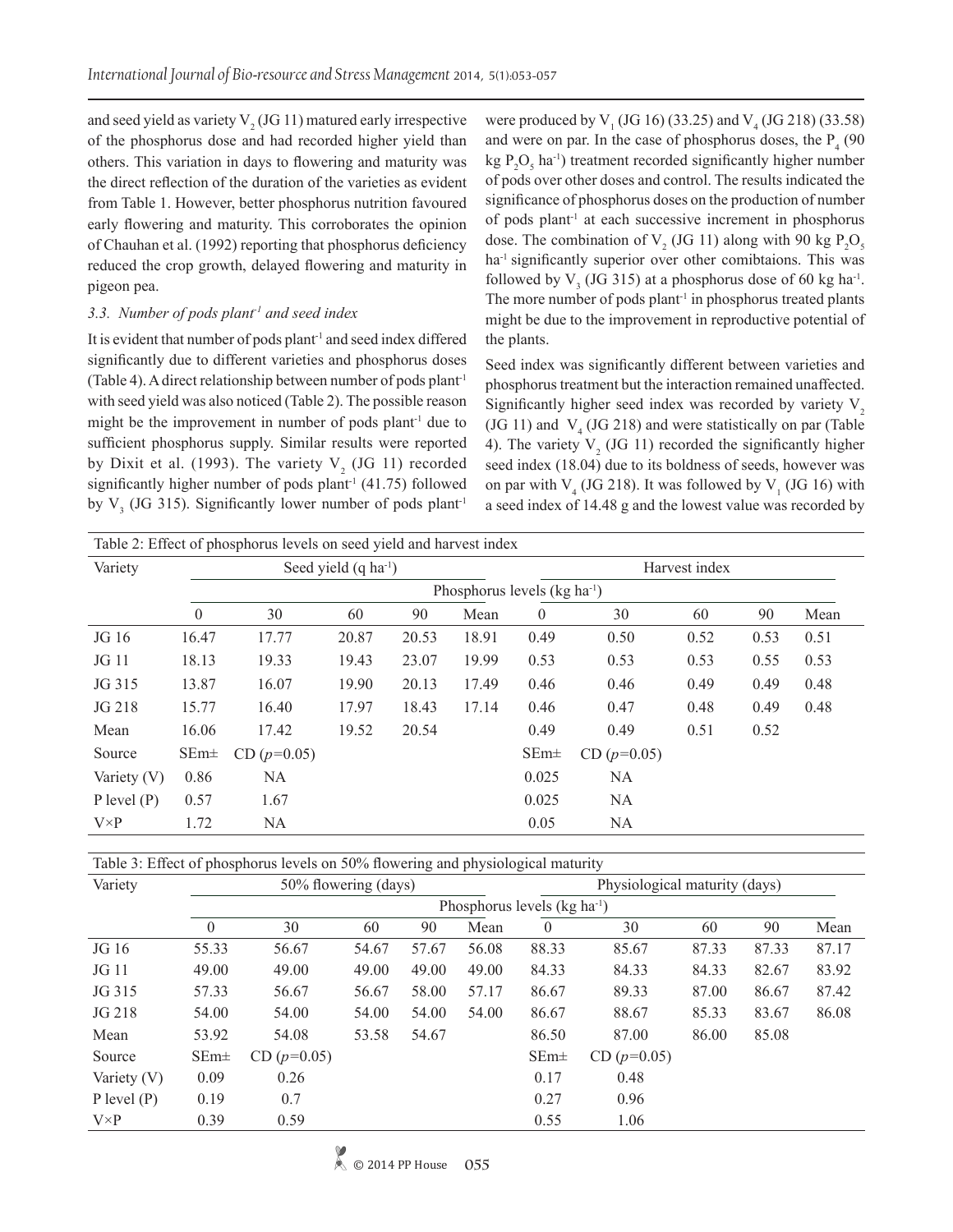*Neenu et al.,* 2014

 $V<sub>3</sub>$  (JG 315) as the seed size was too small. As the phosphorus levels increased there was a marginal increase in the seed index values also suggesting that phosphorus nutrition essential for increasing the grain weight. Phosphorus plays a key role in pod filling and ultimately enhances the grain yield. This is in agreement with the finding of Gupta et al. (1998).

#### *3.4. Phosphorus content and uptake by grain*

Significant changes in phosphorus content of grain were noticed due to phosphorus doses in the varieties (Table 5). Except  $V_2$  (JG 11), all other varieties maintained significantly higher grain phosphorus content. Although the variety  $V_2$  (JG 11), produced higher yield, it appeared to accumulate higher phosphorus in parts other than the seed. Further, significantly higher phosphorus content was observed for 90 kg  $P_2O_5$  ha<sup>-1</sup> irrespective of the variety over lesser P doses. This corroborates the findings of Ibrahim (1989) and Yahia et al. (1995) reporting that increasing levels of phosphorus significantly increased the plant and seed phosphorus content. Maximum phosphorus content was noticed in  $V_3$  (JG 315) at 90 kg  $P_2O_5$  ha<sup>-1</sup> dose across varieties and phosphorus doses. The highest phosphorus content (0.23%) recorded by the variety  $V_3$  (JG 315) followed by  $V_1$ 

and  $V_4$ . The lowest value (0.20%) was recorded by the variety  $V<sub>2</sub>$  (JG11). There was a gradual increase in the phosphorus content of grain from  $P_1$  to  $P_4$  level in all the varieties. Different levels of phosphorus also affected the grain phosphorus content of rice was reported by Islam et al. (2008). A very good increase in phosphorus content (0.21-0.27%) was shown by the variety  $V_3$  (JG 315). This might be due to the ability of the variety to accumulate the phosphorus in the economic parts. Considering the phosphorus content in grains, the variety  $V$ , (JG 11) appeared to be inefficient and the rest of the varieties are efficient genotypes. The increase in phosphorus content was very poor in  $V_2$  (JG 11) and  $V_4$  (JG 218) varieties as they might have accumulated phosphorus in other parts of the plants.

The uptake of phosphorus was significantly different due to phosphorus nutrition. The study could not find any specific relation between variety and phosphorus doses, as the interaction was insignificant. Irrespective of the variety studied, application of 90 kg  $P_2O_5$  ha<sup>-1</sup> significantly enhanced P uptake over the other doses and control. This was followed by 60 kg  $P_2O_5$  ha<sup>-1</sup>. This is in agreement with the results obtained by Singh and Singh (2012) in chickpea. The possible reason might

| Table 4: Effect of phosphorus levels on number of pods plant <sup>-1</sup> and seed index |          |                                   |       |       |       |                  |               |       |       |       |  |
|-------------------------------------------------------------------------------------------|----------|-----------------------------------|-------|-------|-------|------------------|---------------|-------|-------|-------|--|
| Variety                                                                                   |          | Number of pod plant <sup>-1</sup> |       |       |       | Seed index $(g)$ |               |       |       |       |  |
|                                                                                           |          | Phosphorus levels $(kg ha-1)$     |       |       |       |                  |               |       |       |       |  |
|                                                                                           | $\theta$ | 30                                | 60    | 90    | Mean  | $\overline{0}$   | 30            | 60    | 90    | Mean  |  |
| JG 16                                                                                     | 20.00    | 31.67                             | 35.67 | 45.67 | 33.25 | 14.06            | 14.10         | 14.60 | 15.15 | 14.48 |  |
| JG 11                                                                                     | 22.67    | 33.33                             | 49.33 | 61.67 | 41.75 | 17.70            | 17.95         | 18.10 | 18.40 | 18.04 |  |
| JG 315                                                                                    | 26.0     | 30.33                             | 49.67 | 39.33 | 36.33 | 12.68            | 13.72         | 13.76 | 14.55 | 13.68 |  |
| JG 218                                                                                    | 20.33    | 35.67                             | 40.67 | 37.67 | 33.58 | 17.34            | 18.15         | 18.16 | 18.29 | 17.98 |  |
| Mean                                                                                      | 22.25    | 32.75                             | 43.83 | 46.08 |       | 15.44            | 15.98         | 16.16 | 16.60 |       |  |
| Source                                                                                    | $SEm\pm$ | CD $(p=0.05)$                     |       |       |       | $SEm\pm$         | CD $(p=0.05)$ |       |       |       |  |
| Variety $(V)$                                                                             | 0.77     | 2.71                              |       |       |       | 0.20             | 0.72          |       |       |       |  |
| $P$ level $(P)$                                                                           | 0.61     | 1.80                              |       |       |       | 0.22             | 0.65          |       |       |       |  |
| $V \times P$                                                                              | 1.54     | 3.85                              |       |       |       | 0.41             | NA            |       |       |       |  |

Table 5: Effect of phosphorus levels on phosphorus content and uptake by grain

| Variety         |                               |               | P content of grain $(\% )$ |      |      | P uptake by grain (kg ha <sup>-1</sup> ) |               |      |      |      |  |
|-----------------|-------------------------------|---------------|----------------------------|------|------|------------------------------------------|---------------|------|------|------|--|
|                 | Phosphorus levels $(kg ha-1)$ |               |                            |      |      |                                          |               |      |      |      |  |
|                 | $\theta$                      | 30            | 60                         | 90   | Mean | $\theta$                                 | 30            | 60   | 90   | Mean |  |
| JG 16           | 0.20                          | 0.21          | 0.22                       | 0.24 | 0.22 | 3.29                                     | 3.77          | 4.70 | 4.86 | 4.15 |  |
| JG 11           | 0.18                          | 0.20          | 0.21                       | 0.22 | 0.20 | 3.33                                     | 3.89          | 4.04 | 5.07 | 4.08 |  |
| JG 315          | 0.21                          | 0.22          | 0.24                       | 0.27 | 0.23 | 2.87                                     | 3.45          | 4.86 | 5.37 | 4.14 |  |
| JG 218          | 0.20                          | 0.21          | 0.22                       | 0.23 | 0.22 | 3.21                                     | 3.41          | 3.88 | 4.29 | 3.70 |  |
| Mean            | 0.20                          | 0.21          | 0.22                       | 0.24 |      | 3.18                                     | 3.63          | 4.37 | 4.90 |      |  |
| Source          | $SEm\pm$                      | $CD (p=0.05)$ |                            |      |      | $SEm\pm$                                 | $CD (p=0.05)$ |      |      |      |  |
| Variety $(V)$   | 0.004                         | 0.014         |                            |      |      | 0.24                                     | <b>NA</b>     |      |      |      |  |
| $P$ level $(P)$ | 0.004                         | 0.01          |                            |      |      | 0.16                                     | 0.46          |      |      |      |  |
| $V \times P$    | 0.008                         | NA            |                            |      |      | 0.45                                     | <b>NA</b>     |      |      |      |  |